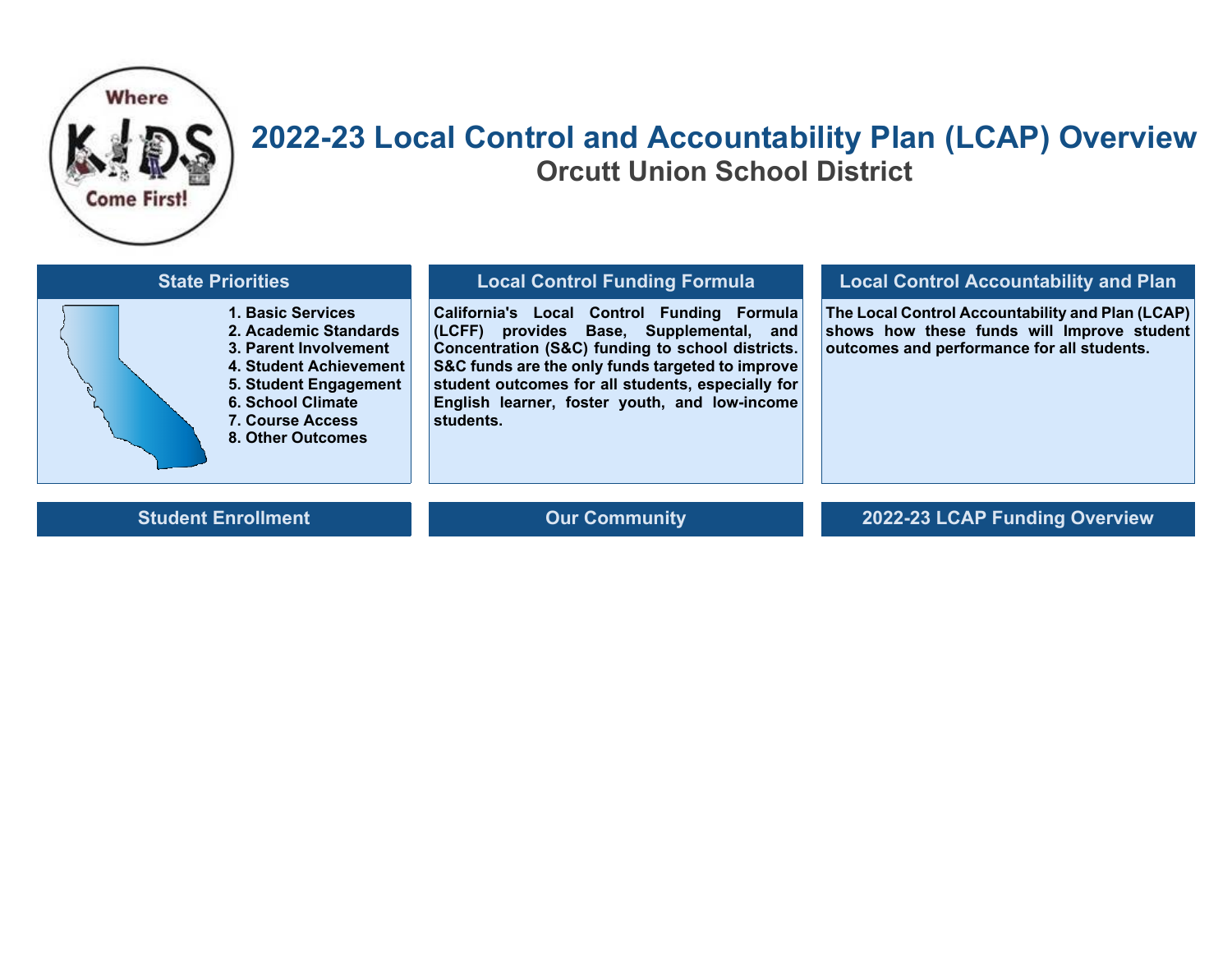| <b>Ethnicity</b>            | <b>Percent of Enrollment</b> |
|-----------------------------|------------------------------|
| <b>American Indian</b>      | $\frac{0}{6}$                |
| African American            | $\%$                         |
| <b>Asian</b>                | $\%$                         |
| <b>Filipino</b>             | $\%$                         |
| <b>Hispanic/Latino</b>      | %                            |
| <b>Pacific Islander</b>     | $\%$                         |
| White                       | %                            |
| <b>Multiple/No Response</b> | $\%$                         |
| <b>Student Group</b>        | <b>Percent of Enrollment</b> |
| <b>English Learners</b>     | 13.78%                       |
| <b>Low Income</b>           | 44%                          |
| <b>Foster Youth</b>         | $0.6\%$                      |

| The Orcutt Union School District is<br>located in the unincorporated area of<br>Santa Barbara County, just south of the<br>city of Santa Maria, and is a part of the<br><b>Santa Maria Valley</b><br><b>Communities Served</b> |                |              |  |  |
|--------------------------------------------------------------------------------------------------------------------------------------------------------------------------------------------------------------------------------|----------------|--------------|--|--|
|                                                                                                                                                                                                                                |                |              |  |  |
| 482<br>8                                                                                                                                                                                                                       |                |              |  |  |
| <b>Students</b>                                                                                                                                                                                                                | <b>Schools</b> | <b>Staff</b> |  |  |

| <b>Funding Source</b>    | <b>Totals</b>  |
|--------------------------|----------------|
| <b>LCFF Funds</b>        | \$3,473,438.00 |
| <b>Other State Funds</b> | \$1,110,259.00 |
| <b>Local Funds</b>       |                |
| <b>Federal Funds</b>     | \$661,462.00   |
| <b>Total Funds</b>       | \$5,245,159.00 |
|                          |                |
| <b>Type</b>              | <b>Totals</b>  |
| <b>Personnel</b>         | \$4,473,468.00 |
| <b>Non-Personnel</b>     | \$771,691.00   |
|                          |                |
|                          |                |
|                          |                |
|                          |                |

## **2022-23 LCAP Goals and Services**

## **GOAL**

**1**

**We will provide and support engaging, high quality instruction, which promotes active learning and maximizes student achievement while creating a positive culture.**

**State Priorities: Priority 2 (State Standards: Conditions of Learning), Priority 4 (Pupil Achievement: Pupil Outcomes), Local Priority: OUSD Strategic Plan**



**English Learners Foster Youth Low Income** 

**1.1 Teacher on Special Assignment (TOSA) Support** All teachers will be supported in successfully implementing and teaching the California State Content and Performance Standards, including the integration of technology to ensure all students have access to the curriculum and technology necessary to be successful, through the support of Teachers on Special Assignment (TOSAs). TOSAs will support school sites with the implementation of MTSS, targeted intervention, and best practices in effective instructional strategies for Tier 1 and 2. TOSAs will provide support for identification of and training in effective, research-based interventions for atpromise students, especially English learners, foster youth, homeless youth, and lowincome students.

\$467,042.00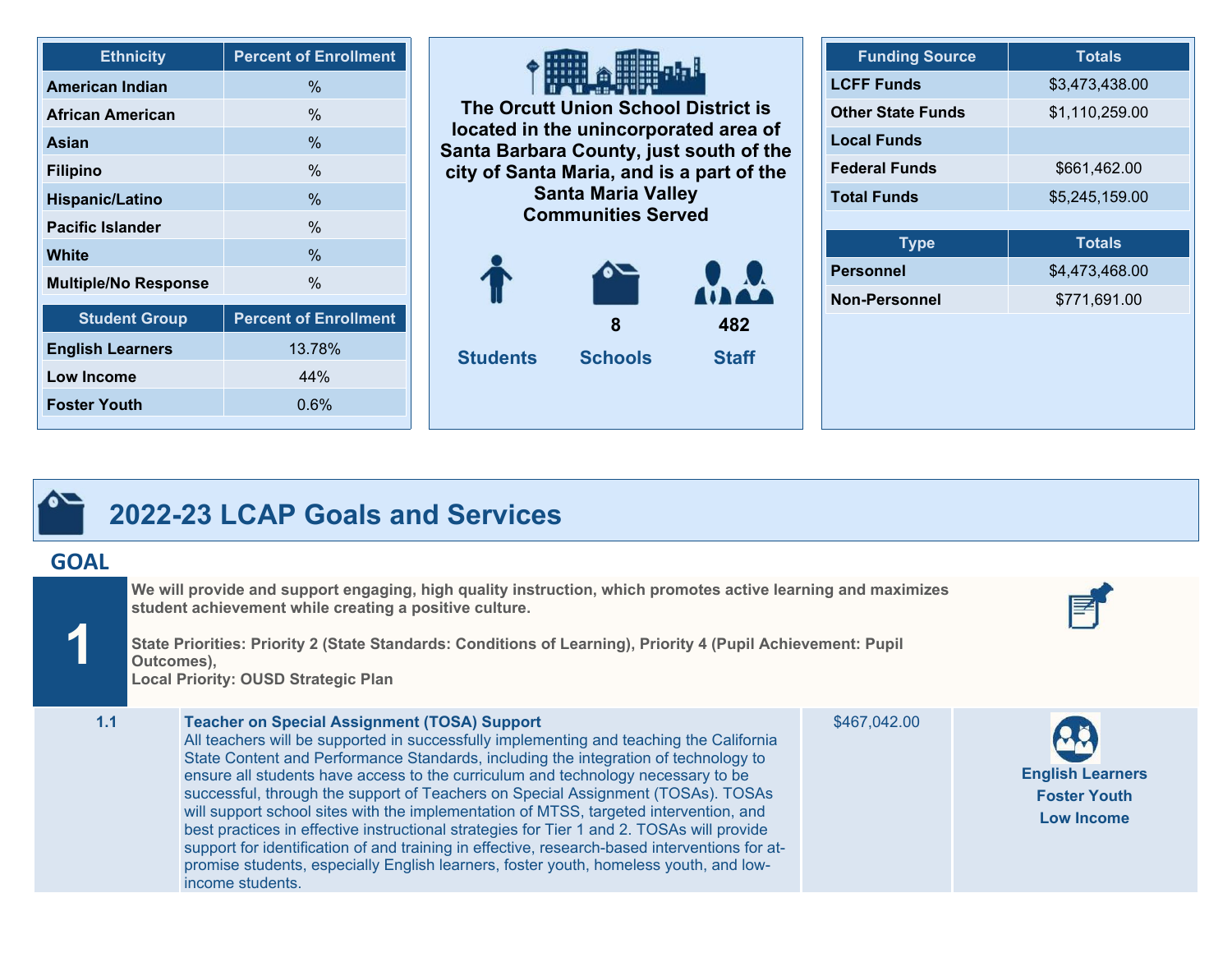| $1.2$ | <b>Standards-Based Materials</b><br>Standards-based materials will be available to all students. Science curriculum was<br>piloted by teachers in grades K-8 during the 2019-2020 and 2020-2021 school years. A<br>committee consisting of teachers provided input and guidance for curriculum selection. A<br>TK science program by the same publisher was viewed and chosen by TK teachers. A<br>presentation was made to the School Board and materials were adopted in February of<br>2021. Teachers received materials and were trained in the new science adoptions at the<br>end of the 2020-2021 school year in preparation for the 2021-2022 school year. The<br>science adoption materials contain resources for English Learners and students needing<br>academic support.                                                                                                                                                                                                                                   | \$37,000.00  | <b>All Students</b>                                                 |
|-------|-------------------------------------------------------------------------------------------------------------------------------------------------------------------------------------------------------------------------------------------------------------------------------------------------------------------------------------------------------------------------------------------------------------------------------------------------------------------------------------------------------------------------------------------------------------------------------------------------------------------------------------------------------------------------------------------------------------------------------------------------------------------------------------------------------------------------------------------------------------------------------------------------------------------------------------------------------------------------------------------------------------------------|--------------|---------------------------------------------------------------------|
| 1.3   | Universal Screening/Multi-Tiered System of Support (MTSS)/Progress Monitoring<br>Universal screening, formative assessments and MTSS progress monitoring<br>assessments will be administered to students to identify areas of need, effectiveness of<br>program, and to monitor student progress. Data will be analyzed specific to English<br>Learners, foster youth, homeless youth and low income students to determine if<br>instructional strategies are effective. The EduClimber data management program will be<br>utilized to gather, analyze and communicate academic data to staff. Data will be used in<br>placement for intervention/enrichment groups, and to monitor student progress. Data will<br>also be utilized to communicate information regarding student progress with parents and<br>students. NWEA, Acadience, PathBlazer/Compass Learning will be available to<br>individualize instruction as NWEA levels populate to PathBlazer to assist in targeting<br>specific student academic needs. | \$83,980.00  | <b>English Learners</b><br><b>Foster Youth</b><br><b>Low Income</b> |
| $1.4$ | <b>Professional Learning Communities (PLC)</b><br>Professional Learning Community (PLC)/Leadership Team Members will receive a<br>stipend in exchange for attending leadership team meetings, facilitating weekly PLC<br>team meetings, making regular reports to administration, communicating leadership<br>team decisions to the grade level/department PLC team, and other negotiated duties.<br>The focus of the PLC team and Leadership Team meetings will be on student<br>achievement and meeting the needs of at-promise students, specifically English<br>Learners, foster students, homeless students, English Learners, low-income students,<br>and students with disabilities. Special Education teachers can join general education<br>teachers in these discussions.                                                                                                                                                                                                                                     | \$101,296.00 | <b>English Learners</b><br><b>Foster Youth</b><br><b>Low Income</b> |
| 1.5   | <b>On-Site Intervention</b><br>Identified students will receive targeted support through on-site interventions provided by<br>the classroom teacher, hourly intervention teachers, and the grade level teaching team<br>(Tier 1 and 2). TOSAs will provide support for identification of and training in effective,<br>research-based intervention for at-promise youth (ELs, foster/homeless youth, low-<br>income students, and students with disabilities).                                                                                                                                                                                                                                                                                                                                                                                                                                                                                                                                                          | \$550,643.00 | <b>English Learners</b><br><b>Foster Youth</b><br><b>Low Income</b> |
| 1.6   | <b>Professional Consulting, Support Programs</b><br>Professional consulting in the areas of English/Language Arts and Math will be available<br>to teachers and administrators for support in focusing on students who are performing<br>below standard. Programs will be utilized to double- and triple-dose students in need of<br>additional instruction and practice. Instruction may also be provided during non-school<br>hours and during breaks in school. Providing strategies in supporting at-promise<br>students including English Learners, foster youth, homeless youth, low-income students<br>will be the main focus.                                                                                                                                                                                                                                                                                                                                                                                   | \$60,000.00  | <b>English Learners</b><br><b>Foster Youth</b><br><b>Low Income</b> |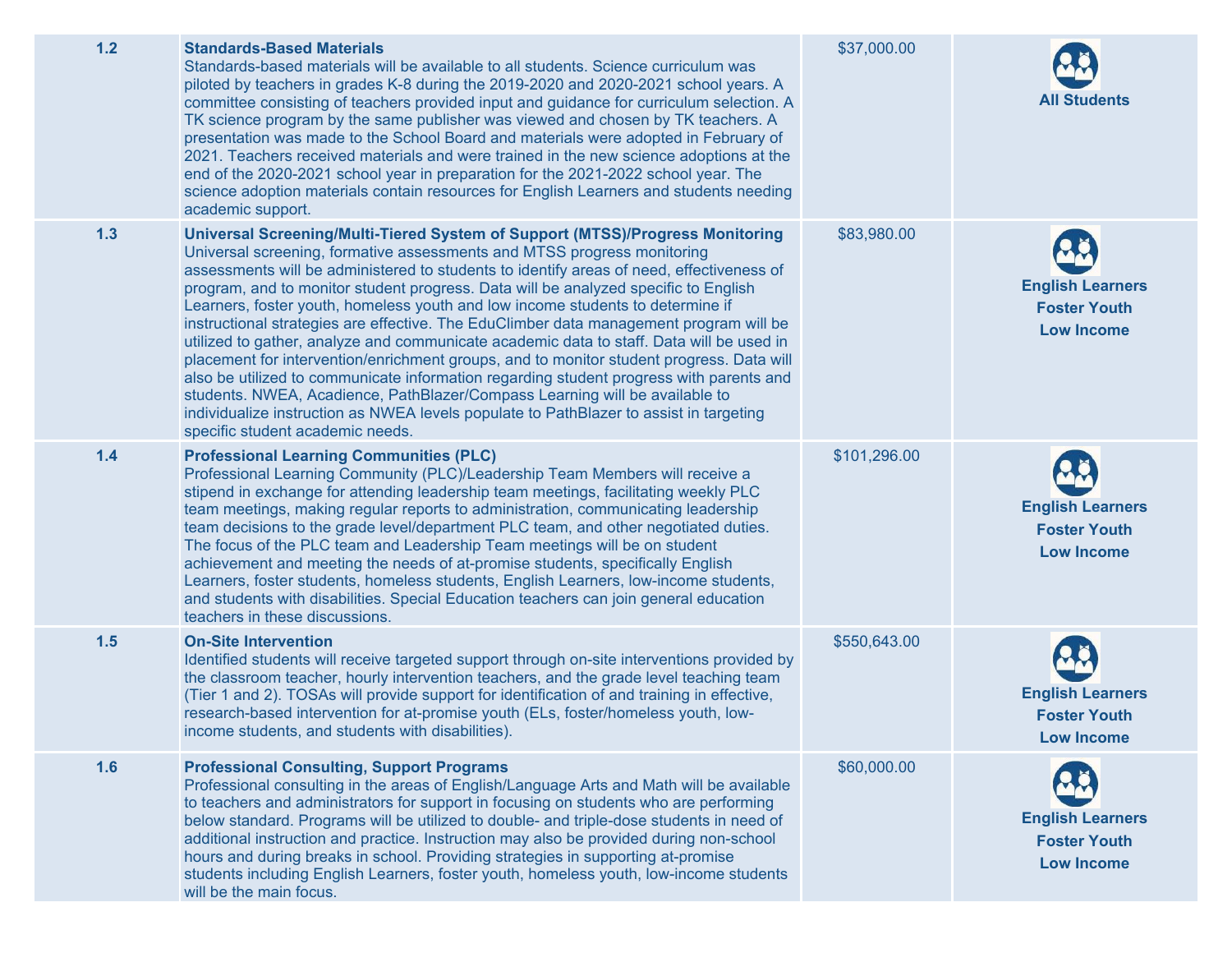| 1.7  | <b>English Language Development (ELD) Support</b><br>Provide translation support and access to community/school/district resources through<br>bilingual community liaisons and bilingual staff. Monitor student data and instructional<br>practices. Provide an ELD TOSA to coach teachers in the delivery of designated and<br>integrated ELD and provide resources and support to classroom teachers for newcomers<br>and Long Term English Learners (LTEL).                                                                                                                                                                                                                                                                                                                                                                                                                                                                                                                                                                                                                                                                                         | \$185,597.00 | <b>English Learners</b>                                             |
|------|--------------------------------------------------------------------------------------------------------------------------------------------------------------------------------------------------------------------------------------------------------------------------------------------------------------------------------------------------------------------------------------------------------------------------------------------------------------------------------------------------------------------------------------------------------------------------------------------------------------------------------------------------------------------------------------------------------------------------------------------------------------------------------------------------------------------------------------------------------------------------------------------------------------------------------------------------------------------------------------------------------------------------------------------------------------------------------------------------------------------------------------------------------|--------------|---------------------------------------------------------------------|
| 1.8  | <b>Extra Support for Foster/Homeless Students</b><br>Small-group and individual tutoring will be made available for at-promise foster and<br>homeless youth. Scholarships to participate in enrichment activities will be made<br>available to foster and homeless youth.                                                                                                                                                                                                                                                                                                                                                                                                                                                                                                                                                                                                                                                                                                                                                                                                                                                                              | \$13,000.00  | <b>Foster Youth</b>                                                 |
| 1.9  | <b>Executive Director of Curriculum &amp; Instruction</b><br>All teachers and administrators will be supported in successfully implementing and<br>teaching the California State Content and Performance Standards, including the<br>integration of technology to ensure all students have access to the curriculum and<br>technology necessary to be successful, through the support of the Executive Director of<br>Curriculum & Instruction. The executive director will ensure that the MTSS plan is<br>complete and implemented with fidelity. The Director will gather and monitor school site<br>and district data to insure that at-promise students, especially English Learners, foster<br>and homeless youth, students with special needs and low income students are receiving<br>needed interventions and are making adequate progress. The executive director will<br>regularly consult with site leadership teams to evaluate, monitor and revise program<br>structures to meet the needs of at-promise students, specifically, English Learners, foster<br>youth, homeless youth, students with special needs and low income students. | \$180,000.00 | <b>English Learners</b><br><b>Foster Youth</b><br><b>Low Income</b> |
| 1.10 | <b>Implementation of Summer Extended Learning Opportunities</b><br>Students will be offered a two- or four-week summer session that will focus on<br>reading/math intervention and academic acceleration. Students entering grades 1-6 will<br>be offered a four week session. Students entering TK/K, 7, and/or 8 will be offered a two<br>week "jump start" session right before school starts. Students in at-promise groups<br>(homeless, foster, EL, students with special needs, and low income) will be given priority<br>enrollment.                                                                                                                                                                                                                                                                                                                                                                                                                                                                                                                                                                                                           | \$470,000.00 | <b>English Learners</b><br><b>Foster Youth</b><br><b>Low Income</b> |
| 1.11 | <b>Extended Learning Opportunities - Instructional Assistants in kindergarten</b><br>Instructional assistants will be placed in full day kindergarten classrooms to support<br>academic and behavioral needs of students. Priority for support will be given to at risk<br>students (English Learners, homeless, foster, and low income students).                                                                                                                                                                                                                                                                                                                                                                                                                                                                                                                                                                                                                                                                                                                                                                                                     | \$285,894.00 | <b>English Learners</b><br><b>Foster Youth</b><br><b>Low Income</b> |
| 1.12 | <b>Implementation of Full Day Kindergarten</b><br>Kindergarteners will attend school in a full day schedule. Previously, kindergarten was on<br>a staggered day schedule with a mid-day overlap.                                                                                                                                                                                                                                                                                                                                                                                                                                                                                                                                                                                                                                                                                                                                                                                                                                                                                                                                                       | \$0.00       | <b>All Students</b>                                                 |
| 1.13 | <b>Program Specialist</b><br>The program specialist will focus on the Multi-Tiered Systems of Support System<br>(MTSS) to focus on the academic and social-emotional needs of our at-promise students<br>(English learners, homeless, foster, students with special needs, and low income<br>students). This person will also focus on Positive Behavioral Interventions and Supports<br>(PBIS) systems to focus on behavior and social emotional needs of our at-promise                                                                                                                                                                                                                                                                                                                                                                                                                                                                                                                                                                                                                                                                              | \$126,112.00 | <b>English Learners</b><br><b>Foster Youth</b>                      |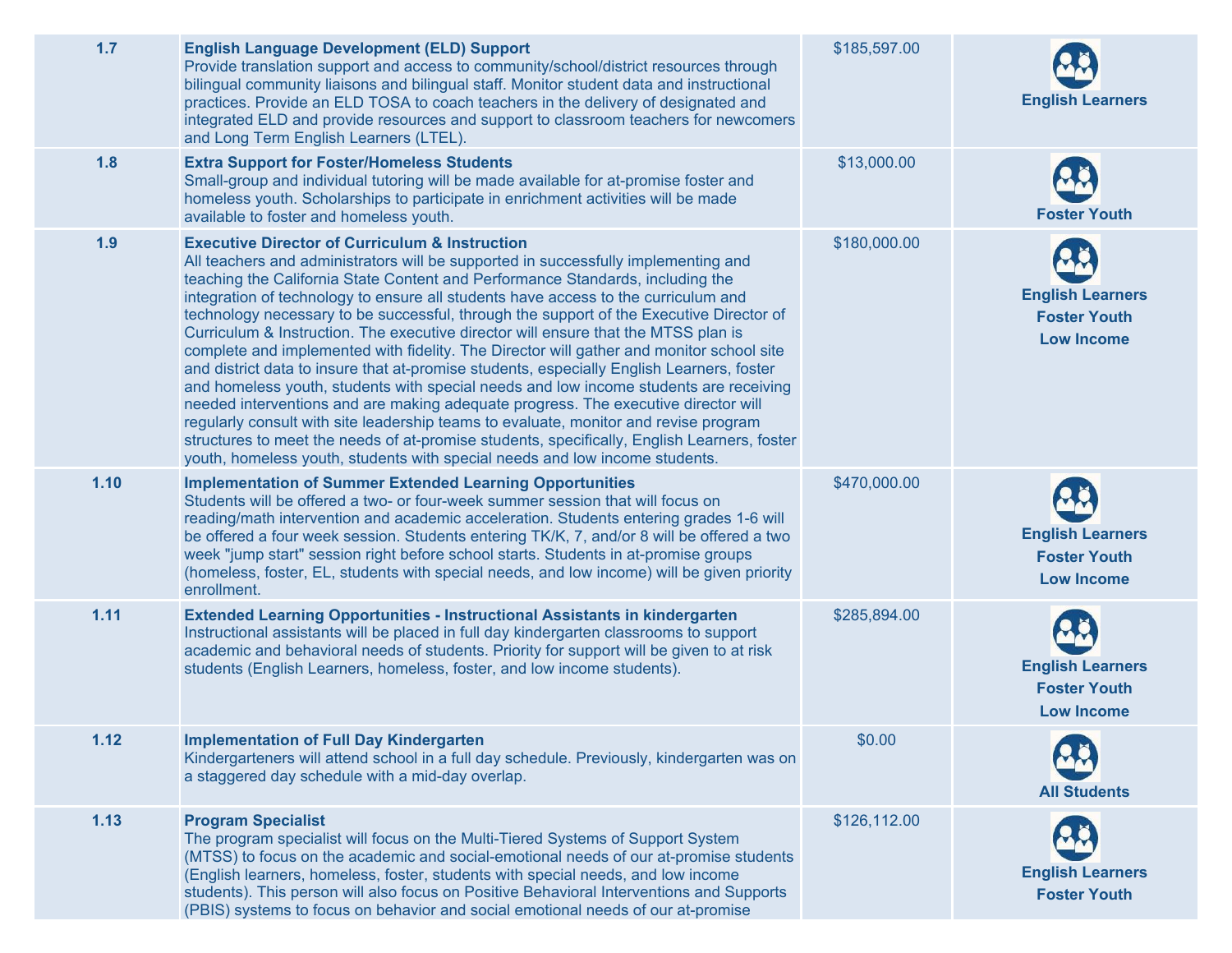|             | students (English Learners, homeless youth, foster youth, students with disabilities, and<br>low-income students).                                                                                                                                                                                                                                                                                                                   |              | <b>Low Income</b>                                                   |  |
|-------------|--------------------------------------------------------------------------------------------------------------------------------------------------------------------------------------------------------------------------------------------------------------------------------------------------------------------------------------------------------------------------------------------------------------------------------------|--------------|---------------------------------------------------------------------|--|
| <b>GOAL</b> |                                                                                                                                                                                                                                                                                                                                                                                                                                      |              |                                                                     |  |
|             | We will provide an innovative curriculum, utilizing flexible learning environments that will prepare students to be<br>future-ready, and thrive in a global society.<br>State Priorities: Priority 2 (State Standards: Conditions of Learning), Priority 7 (Course Access: Conditions of<br>Learning)<br><b>Local Priority: OUSD Strategic Plan</b>                                                                                  |              |                                                                     |  |
| 2.1         | <b>CTE Programming</b><br>Career and Technical Education (CTE) Classes will be available to all junior high<br>students. Equitable course access will be available for at-promise students (foster,<br>homeless, EL, low income).                                                                                                                                                                                                    | \$68,000.00  | <b>English Learners</b><br><b>Foster Youth</b><br><b>Low Income</b> |  |
| 2.2         | <b>Focus on Future Ready Enrichment Opportunities</b><br>E-sports will be available to junior high students with equitable access to students in at-<br>promise groups (foster, homeless, low income, EL). Additional opportunities will be<br>available such as coding, digital media, etc. to all students in all grade levels again with<br>equitable access to students in at-promise groups (foster, homeless, low-income, EL). |              | <b>English Learners</b><br><b>Foster Youth</b><br><b>Low Income</b> |  |
| 2.3         | Professional Development in Integration of Technology for Future Ready Skills<br>Teachers will receive professional development in the integration of technology for future<br>ready skills by TOSAs, consultants, outside workshops/conferences. Priority will be given<br>to technology and PD that focuses on needs of at-promise learners including homeless,<br>foster, EL, low income and students with disabilities.          | \$59,259.00  | <b>English Learners</b><br><b>Foster Youth</b><br><b>Low Income</b> |  |
| 2.4         | <b>Technology Devices for Students</b><br>Each student will be issued a technology device (chromebook or iPad) to be used at<br>home and at school. Hotspots will be available for students who do not have adequate<br>access to wifi. If wifi cannot be accessible at home, arrangements will be made so that<br>students can be on campus additional time to be able to access wifi.                                              | \$400,000.00 | <b>All Students</b>                                                 |  |
| 2.5         | <b>Creative Learning Environments</b><br>Staff will investigate alternatives for creative learning environments, including furniture,<br>technology, physical space, and tools to improve student engagement and learning.                                                                                                                                                                                                           | \$0.00       | <b>All Students</b>                                                 |  |
|             |                                                                                                                                                                                                                                                                                                                                                                                                                                      |              |                                                                     |  |

 **GOAL** 

**We will provide our staff inspiring, relevant, and meaningful learning and wellness opportunities in a safe supportive environment to prepare for the ever-changing needs of our district.**

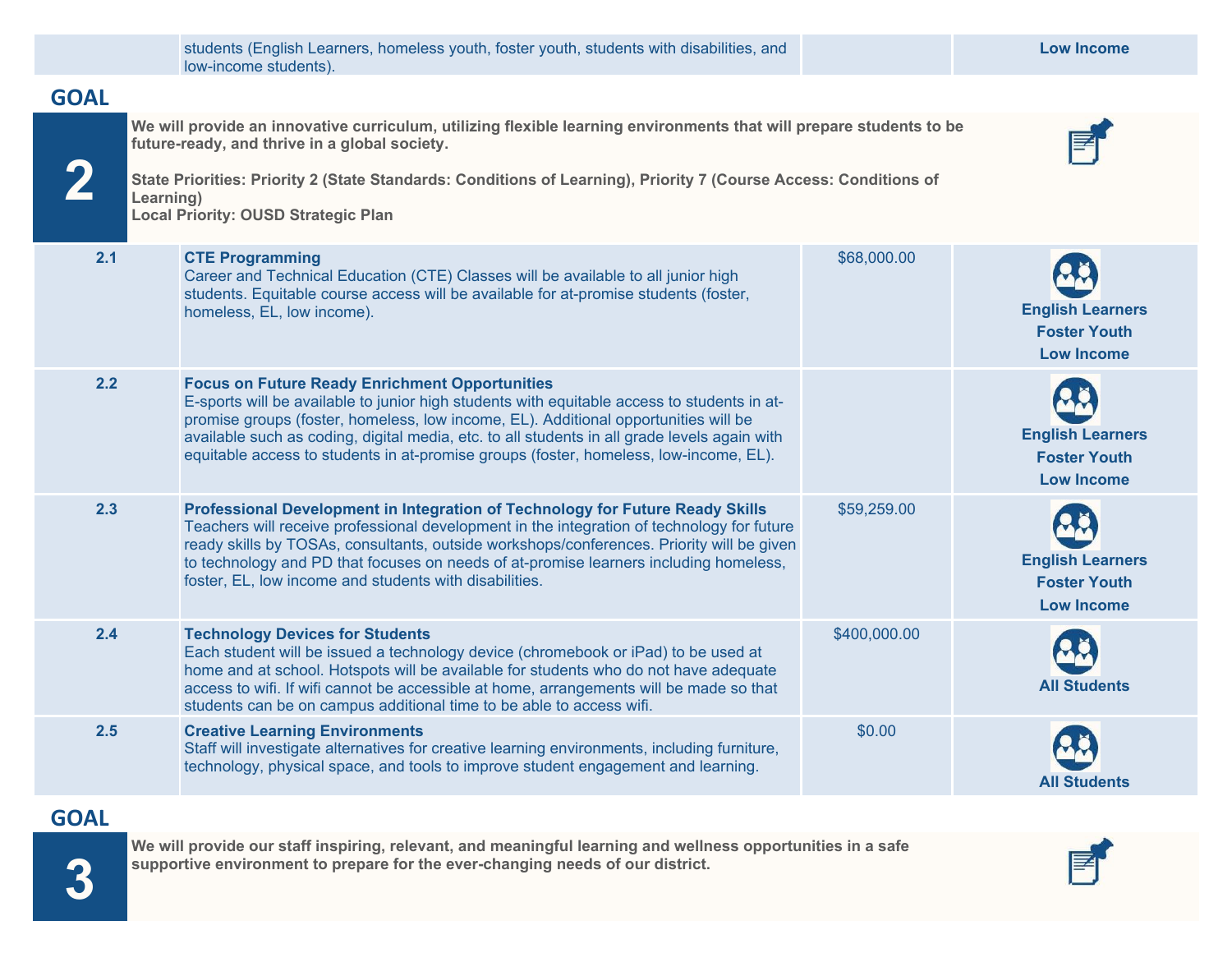**State Priorities: Priority 1 (Basic: Conditions of Learning), Priority 4 (Pupil Achievement: Pupil Outcomes), Priority 7 (Course Access: Conditions of Learning) Local Priority: OUSD Strategic Plan**

| 3.1<br><b>Restructuring Instructional Time</b><br>Time is built into the school day for all teachers to meet weekly for at least 60 minutes. In<br>addition, elementary school teachers have a 90 minute weekly block of time to meet.<br>This time for Professional Learning Communities (PLCs) is spent discussing essential<br>learning targets, student achievement data, teacher observations, best practices in<br>instruction, and the use of intervention time to target instruction for our students in at-<br>promise groups (English Learners, foster, homeless, low-income, and Special<br>Education). The Executive Director of Curriculum & Instruction and TOSAs analyze<br>student intervention data regularly with a focus on at-promise students (English<br>Learners, homeless, foster, low income, and students with disabilities). Funds are used<br>to compensate teachers for increasing their work day. |                                                                                                                                                                                                                                                                                                                                                                                                                                                                                                                                                                                                                                                                                                                                                            | \$644,754.00 | <b>English Learners</b><br><b>Foster Youth</b><br><b>Low Income</b> |  |
|---------------------------------------------------------------------------------------------------------------------------------------------------------------------------------------------------------------------------------------------------------------------------------------------------------------------------------------------------------------------------------------------------------------------------------------------------------------------------------------------------------------------------------------------------------------------------------------------------------------------------------------------------------------------------------------------------------------------------------------------------------------------------------------------------------------------------------------------------------------------------------------------------------------------------------|------------------------------------------------------------------------------------------------------------------------------------------------------------------------------------------------------------------------------------------------------------------------------------------------------------------------------------------------------------------------------------------------------------------------------------------------------------------------------------------------------------------------------------------------------------------------------------------------------------------------------------------------------------------------------------------------------------------------------------------------------------|--------------|---------------------------------------------------------------------|--|
| 3.2                                                                                                                                                                                                                                                                                                                                                                                                                                                                                                                                                                                                                                                                                                                                                                                                                                                                                                                             | <b>Professional Development in Universal Design for Learning</b><br>Administrators and teachers will receive inservice in UDL to learn strategies to assist<br>students in at-promise groups (SWD, foster, homeless, ELs, low-income) to successfully<br>participate in instruction. Additionally, learning strategies such as Problem-Based<br>Learning, Questioning, Literature Circles, Center-Based Learning, Socratic Instruction,<br>etc. will be considered to engage students.                                                                                                                                                                                                                                                                     | \$5,000.00   | <b>English Learners</b><br><b>Foster Youth</b><br><b>Low Income</b> |  |
| <b>GOAL</b>                                                                                                                                                                                                                                                                                                                                                                                                                                                                                                                                                                                                                                                                                                                                                                                                                                                                                                                     |                                                                                                                                                                                                                                                                                                                                                                                                                                                                                                                                                                                                                                                                                                                                                            |              |                                                                     |  |
|                                                                                                                                                                                                                                                                                                                                                                                                                                                                                                                                                                                                                                                                                                                                                                                                                                                                                                                                 | We will provide inspiring, creative, healthy and safe environments that nurture imagination and compassion;<br>fostering engaged, supported and challenged students.<br>State Priorities: Priority 3 (Parental Involvement: Engagement), Priority 5 (Pupil Engagement: Engagement),<br>Priority 6 (School Climate: Engagement), Priority 8 (Other Pupil Outcomes: Pupil Outcomes)<br><b>Local Priority: OUSD Strategic Plan</b>                                                                                                                                                                                                                                                                                                                            |              |                                                                     |  |
| 4.1                                                                                                                                                                                                                                                                                                                                                                                                                                                                                                                                                                                                                                                                                                                                                                                                                                                                                                                             | Art/Music Provided to Students While Teachers Are in PLC Meetings<br>Every student in grades K-6 will receive weekly classroom music instruction with a<br>credentialed music teacher. This time will be coordinated with visual arts instruction and<br>physical education to allow teachers to meet in Professional Learning Community groups<br>to focus on student achievement. Professional development for music teachers will be<br>available. The Orcutt Children's Arts Foundation will assist with funding for the art<br>program. Providing PLC time for teachers to discuss student performance will contribute<br>to improving services for at-promise students which include homeless, foster, English<br>Learners, and low-income students. | \$368,177.00 | <b>English Learners</b><br><b>Foster Youth</b><br><b>Low Income</b> |  |
| 4.2                                                                                                                                                                                                                                                                                                                                                                                                                                                                                                                                                                                                                                                                                                                                                                                                                                                                                                                             | <b>Counseling Services</b><br>Continue counseling services at all District schools with credentialed counselors hired<br>directly by the District. Priority for services to target the needs of English Learners,<br>foster/homeless youth, and low-income students.                                                                                                                                                                                                                                                                                                                                                                                                                                                                                       | \$362,914.00 | <b>English Learners</b><br><b>Foster Youth</b><br><b>Low Income</b> |  |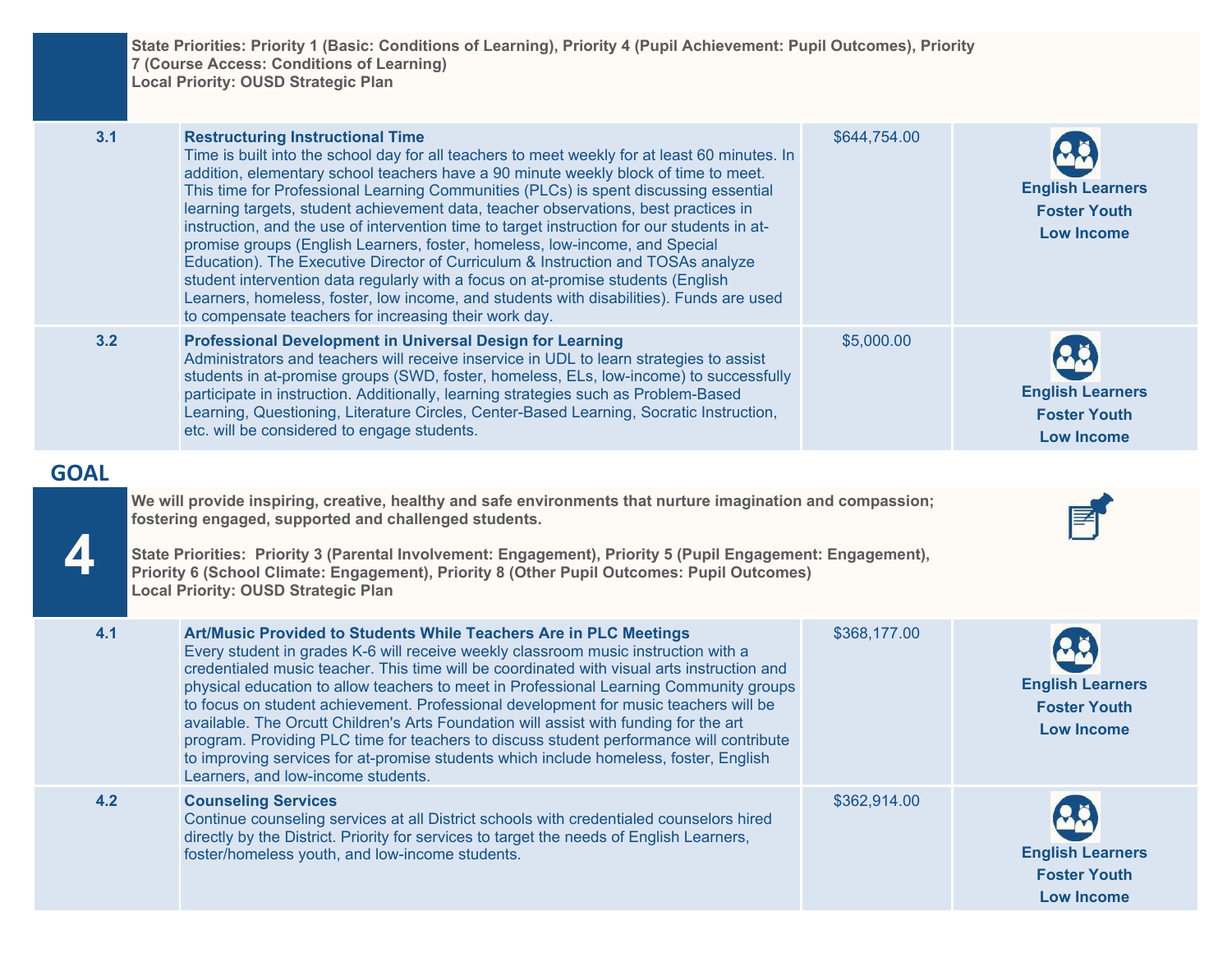| 4.3 | <b>Implementation of Positive Behavioral Interventions and Supports (PBIS)</b><br>PBIS implementation and training for each school will continue. Funds will be used for<br>substitute teachers for attendance at PBIS training as well as the contract with Cal Tac to<br>provide PBIS training. The goal of PBIS is to reduce suspensions and to increase<br>attendance. Attendance and suspension data of at-promise students (ELs, foster,<br>homeless, low-income, and students with disabilities) will be closely monitored. The<br>EduClimber data management program will be utilized to gather, analyze and<br>communicate academic data to staff. School leadership teams will analyze this data at<br>least monthly to evaluate/ and modify (as needed) MTSS SEL/Suspension flowchart<br>protocols for individual students (again, with a priority focus on at-promise student<br>groups: EL, foster, homeless, low income, and Special Education). | \$58,746.00  | <b>English Learners</b><br><b>Foster Youth</b><br><b>Low Income</b> |
|-----|----------------------------------------------------------------------------------------------------------------------------------------------------------------------------------------------------------------------------------------------------------------------------------------------------------------------------------------------------------------------------------------------------------------------------------------------------------------------------------------------------------------------------------------------------------------------------------------------------------------------------------------------------------------------------------------------------------------------------------------------------------------------------------------------------------------------------------------------------------------------------------------------------------------------------------------------------------------|--------------|---------------------------------------------------------------------|
| 4.4 | <b>Focus on Attendance Data</b><br>With the direction and support of the district Educational Services Department, schools<br>will collect and analyze attendance data monthly with a focus on at-promise student<br>groups (low income, foster, homeless, English learners, and students with special<br>needs). School leadership teams will analyze this data at least monthly to evaluate/ and<br>modify (as needed) attendance incentive opportunities for individual students (again, with<br>an emphasis on at-promise student groups: foster, homeless, English learners, low<br>income, and students with special needs).                                                                                                                                                                                                                                                                                                                             | \$0.00       | <b>English Learners</b><br><b>Foster Youth</b><br><b>Low Income</b> |
| 4.5 | Focus on Positive Behavior/Suspension/Expulsion Data<br>Under the direction and with the support of the district Educational Services Department,<br>schools will collect and analyze suspension and expulsion data monthly with a priority<br>focus on at-promise student groups (English learners, foster, homeless, special<br>education, low income students). School leadership teams will analyze this data at least<br>monthly to evaluate and modify (as needed) MTSS SEL/Suspension flowchart protocols<br>for individual students (again, with a priority focus on at-promise student groups: English<br>learners, foster, homeless, low income, and students with special needs).                                                                                                                                                                                                                                                                   | \$0.00       | <b>English Learners</b><br><b>Foster Youth</b><br><b>Low Income</b> |
| 4.6 | <b>Provide Credentialed PE Teachers for TK-6 Students</b><br>Provide additional time for targeted instruction and Professional Learning Communities,<br>especially for English Learners, foster youth, homeless youth, and low income students<br>through the implementation of bi-weekly physical education instruction with credentialed<br>physical education teachers in grades TK-6. Class sizes larger than 50 students will<br>receive support from a PE Classified Instructional Assistant. Materials and equipment will<br>be provided to support equal access to PE standards and programming. The PE<br>program will have a social-emotional focus to target needs of at-promise students<br>(English learners, foster, homeless, low-income).                                                                                                                                                                                                      | \$555,745.00 | <b>English Learners</b><br><b>Foster Youth</b><br><b>Low Income</b> |
| 4.7 | <b>Parent Square Home/School Communication Platform</b><br>Continue district/teacher/parent access to Parent Square.                                                                                                                                                                                                                                                                                                                                                                                                                                                                                                                                                                                                                                                                                                                                                                                                                                           | \$42,000.00  | <b>English Learners</b><br><b>Foster Youth</b><br><b>Low Income</b> |
| 4.8 | Enrichment Opportunities (Visual Arts, Makerspace, STEAM, etc.)<br>Implementation of weekly enrichment instruction for students encouraging innovation<br>through creativity, critical thinking, collaboration, and communication in grades TK-6 to<br>provide additional time for professional development, Professional Learning                                                                                                                                                                                                                                                                                                                                                                                                                                                                                                                                                                                                                             | \$40,000.00  | <b>English Learners</b>                                             |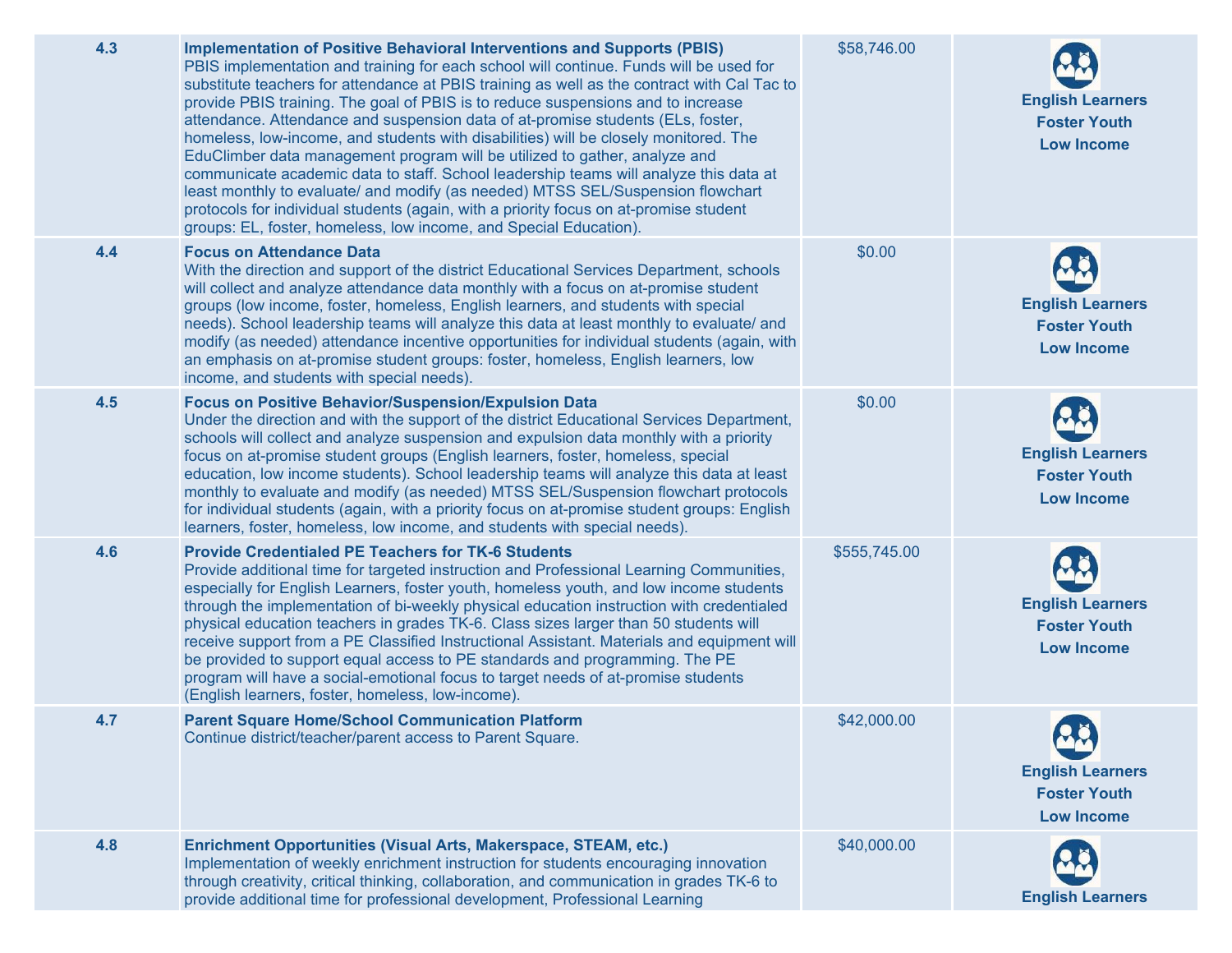|                                                                                                                                                                                                                                                                                                                                                      |                                               | Communities, and teacher collaboration, especially focused on meeting the needs of<br>English Learners, foster youth, homeless youth and low income students in grades TK-6.<br>Certificated hourly teachers are contracted and trained to provide instruction to students.                                                                                                                                                                                                                                                                                                                                                                                                                                                                                                                                  |                                                                                                                                                                                                                                                                                                                                                                                            |             | <b>Foster Youth</b><br><b>Low Income</b>                            |
|------------------------------------------------------------------------------------------------------------------------------------------------------------------------------------------------------------------------------------------------------------------------------------------------------------------------------------------------------|-----------------------------------------------|--------------------------------------------------------------------------------------------------------------------------------------------------------------------------------------------------------------------------------------------------------------------------------------------------------------------------------------------------------------------------------------------------------------------------------------------------------------------------------------------------------------------------------------------------------------------------------------------------------------------------------------------------------------------------------------------------------------------------------------------------------------------------------------------------------------|--------------------------------------------------------------------------------------------------------------------------------------------------------------------------------------------------------------------------------------------------------------------------------------------------------------------------------------------------------------------------------------------|-------------|---------------------------------------------------------------------|
| 4.9                                                                                                                                                                                                                                                                                                                                                  | <b>Social/Emotional Focus</b><br><b>TK-8.</b> | Under the direction and with the support of the Educational Services Department, Social<br>Emotional Learning (SEL) curriculum will be identified and implemented to all students<br>A committee of administrators, teachers, and counselors will focus on emotional health<br>and wellbeing of students in recommending an SEL curriculum with a focus on students<br>in at-promise groups (foster and homeless youth, students with disabilities, English<br>Learners, and low-income students). A particular curriculum, Social, Emotional, and<br>Ethical (SEE) Learning, has been piloted and has been well received, and the committee<br>simply needs to work out a plan for adoption, training, and implementation.<br>Funds will be spent on staff training, programs, release time, and materials. |                                                                                                                                                                                                                                                                                                                                                                                            | \$50,000.00 | <b>English Learners</b><br><b>Foster Youth</b><br><b>Low Income</b> |
| 4.10                                                                                                                                                                                                                                                                                                                                                 | <b>Social Worker</b><br>Learners).            | (Action discontinued for 2022-2023)<br>A social worker will be added to the OUSD staff to target and meet the needs of students<br>in at-promise groups (special education, homeless, foster, low-income, and English<br>(An additional elementary counselor was funded instead of a social worker. The position<br>was not paid for out of LCAP funds. See note later in this section.)                                                                                                                                                                                                                                                                                                                                                                                                                     |                                                                                                                                                                                                                                                                                                                                                                                            |             | <b>English Learners</b><br><b>Foster Youth</b><br><b>Low Income</b> |
| 4.11                                                                                                                                                                                                                                                                                                                                                 | <b>Vice Principal</b>                         | A vice principal will be on site at four Title I schools an additional day (supplemental to<br>the number of days provided at non-Title I schools) to coordinate services to target the<br>needs of English learners, foster/homeless youth, and low income students, and to work<br>with the parents of these at-promise students to support academic and behavioral needs.                                                                                                                                                                                                                                                                                                                                                                                                                                 |                                                                                                                                                                                                                                                                                                                                                                                            | \$30,000.00 | <b>English Learners</b><br><b>Foster Youth</b><br><b>Low Income</b> |
| <b>Educational Partner</b>                                                                                                                                                                                                                                                                                                                           |                                               | <b>Major Changes for 2022-23</b>                                                                                                                                                                                                                                                                                                                                                                                                                                                                                                                                                                                                                                                                                                                                                                             | <b>We Want to Increase</b>                                                                                                                                                                                                                                                                                                                                                                 |             | <b>We Want to Decrease</b>                                          |
| Various stakeholders participate in<br>the LCAP process including parents<br>and guardians, community<br>members, students, local bargaining<br>units, and educators. The<br>stakeholder engagement process is<br>highly focused on informing<br>stakeholders about the LCAP,<br>reporting district and site-level<br>strategies for LCAP funds, and |                                               | Changes to the 2021-22 LCAP<br>include adjustments to expenditures<br>to more closely align with estimated<br>actual costs of the 2021-22 school<br>year. Additions to the plan this year<br>include an Executive Director of<br><b>Educational Services, a Social</b><br><b>Worker, a Program Specialist,</b><br>additional vice principal support, an<br>emphasis on social emotional well-                                                                                                                                                                                                                                                                                                                                                                                                                | <b>CAASPP Proficiency Rates</b><br><b>ELPAC Proficiency</b><br><b>EL Re-Classification Rates</b><br><b>Student Participation in the Arts</b><br><b>Technology Integration</b><br><b>Implementation of State Standards</b><br><b>Implementation of 21st Century Skills</b><br><b>Professional Learning Communities</b><br><b>Physical Fitness Test Pass Rate</b><br><b>Attendance Rates</b> |             | <b>Chronic Absenteeism</b><br><b>Suspensions</b>                    |